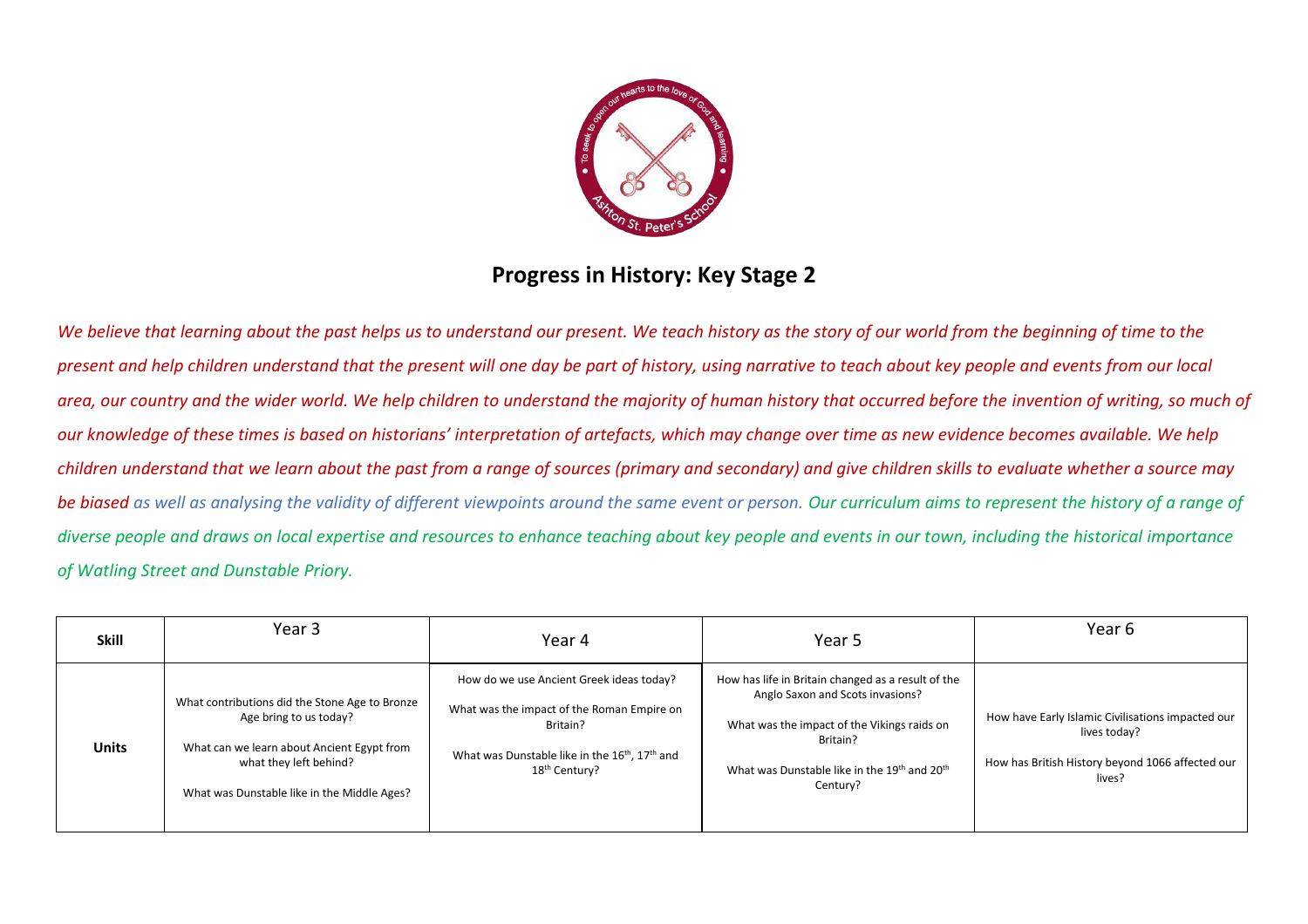| <b>Timelines and</b><br>chronology | • describe events from the past using dates<br>when things happened<br>• use a timeline within a specific time in history<br>to set out the order things may have<br>happened<br>• set out on a timeline, within a given period,<br>what special events took place<br>• begin to recognise and quantify the different<br>time periods that exist between different<br>groups that invaded Britain<br>• use mathematical knowledge to work out how<br>long-ago events would have happened                                                                                                                                                                                     | • plot recent history on a timeline using centuries<br>• place periods of history on a timeline showing<br>periods of time<br>• use mathematical skills to round up time<br>differences into centuries and decades<br>• use mathematical skills to help work out the<br>time differences between certain major events<br>in history<br>• begin to build up a picture of what main events<br>happened in Britain/ the world during different<br>centuries                                                                                                                                                                                                                                                                                                                                                                                                                                                                                                          | • use dates and historical language in their work<br>• draw a timeline with different time periods<br>outlined which show different information,<br>such as periods of history, when famous people<br>lived, etc.<br>• create timelines which outline the development<br>of specific features such as medicine,<br>weaponry, transport<br>• use mathematical skills to work out exact time<br>scales and differences                                                                                                                                            | • say where a period of history fits on a timeline<br>• place a specific event on a timeline by decade<br>• place features of historical events and people<br>from past societies and periods in a<br>chronological framework<br>• appreciate that some ancient civilisations<br>showed greater advancements than people<br>who lived centuries after them                                                                                                                                                                                            |
|------------------------------------|------------------------------------------------------------------------------------------------------------------------------------------------------------------------------------------------------------------------------------------------------------------------------------------------------------------------------------------------------------------------------------------------------------------------------------------------------------------------------------------------------------------------------------------------------------------------------------------------------------------------------------------------------------------------------|-------------------------------------------------------------------------------------------------------------------------------------------------------------------------------------------------------------------------------------------------------------------------------------------------------------------------------------------------------------------------------------------------------------------------------------------------------------------------------------------------------------------------------------------------------------------------------------------------------------------------------------------------------------------------------------------------------------------------------------------------------------------------------------------------------------------------------------------------------------------------------------------------------------------------------------------------------------------|-----------------------------------------------------------------------------------------------------------------------------------------------------------------------------------------------------------------------------------------------------------------------------------------------------------------------------------------------------------------------------------------------------------------------------------------------------------------------------------------------------------------------------------------------------------------|-------------------------------------------------------------------------------------------------------------------------------------------------------------------------------------------------------------------------------------------------------------------------------------------------------------------------------------------------------------------------------------------------------------------------------------------------------------------------------------------------------------------------------------------------------|
| Language                           | • describe events and periods using the words<br>BC, AD and ancient<br>• describe events and periods using the words<br>decade and century                                                                                                                                                                                                                                                                                                                                                                                                                                                                                                                                   |                                                                                                                                                                                                                                                                                                                                                                                                                                                                                                                                                                                                                                                                                                                                                                                                                                                                                                                                                                   |                                                                                                                                                                                                                                                                                                                                                                                                                                                                                                                                                                 |                                                                                                                                                                                                                                                                                                                                                                                                                                                                                                                                                       |
| <b>People and</b><br>society       | • appreciate that the early Brits would not have<br>communicated as we do or have eaten as we<br>do<br>• begin to picture what life would have been<br>like for the early settlers<br>• suggest why certain people acted as they did<br>in history<br>• realise that invaders in the past would have<br>fought fiercely, using hand to hand combat<br>• appreciate that war(s) would inevitably have<br>brought much distress and bloodshed<br>• have an appreciation that wars start for<br>specific reasons and can last for a very long<br>time<br>• appreciate that invaders were often away<br>from their homes for very long periods and<br>would have been 'homesick' | • recognise that the lives of wealthy people were<br>very different from those of poor people<br>• appreciate that wealthy people would have had<br>a very different way of living which would have<br>impacted upon their health and education<br>• appreciate that what people ate was different<br>because of the availability of different sources<br>of food<br>• recognise that people's way of life in the past<br>was dictated by their work<br>• know that people who lived in the past cooked<br>and travelled differently and used different<br>weapons from ours<br>• appreciate that wars are often associated with<br>invasion, conquering or religious differences<br>• appreciate that weapons will have changed by<br>the developments and inventions that would<br>have occurred within a given time period<br>• appreciate how items found belonging to the<br>past help us to build up an accurate picture of<br>how people lived in the past | • make comparisons between historical periods;<br>explaining things that have changed and things<br>which have stayed the same<br>• explain the role that Britain has had in<br>spreading Christian values across the world<br>• begin to appreciate that parliament has made<br>major decisions for a long period of time<br>• have a good understanding as to how crime<br>and punishment has changed over the years<br>• appreciate how plagues and other major events<br>have created huge differences to the way<br>medicines and healthcare was looked at | • summarise how Britain has had a major<br>influence on world history<br>• summarise what Britain may have learned from<br>other countries and civilisations through time<br>gone by and more recently<br>• appreciate how Britain once had an Empire and<br>how that has helped or hindered our<br>relationship with a number of countries today<br>• trace the main events that define Britain's<br>journey from a mono to a multicultural society<br>• describe features of historical people from past<br>societies and periods they have studied |
| <b>Events</b>                      | • suggest why certain events happened as they<br>did in history                                                                                                                                                                                                                                                                                                                                                                                                                                                                                                                                                                                                              |                                                                                                                                                                                                                                                                                                                                                                                                                                                                                                                                                                                                                                                                                                                                                                                                                                                                                                                                                                   | • describe historical events from the different<br>period/s pupils are studying/have studied<br>• appreciate that significant events in history<br>have helped shape the country we have today                                                                                                                                                                                                                                                                                                                                                                  | • summarise the main events from a specific<br>period in history, explaining the order in which<br>key events happened<br>• describe features of historical events from past<br>societies and periods they have studied<br>• recognise and describe differences/similarities<br>and changes/ continuity between different<br>periods of history<br>• suggest relationships between causes in history                                                                                                                                                  |
| <b>Places</b>                      | • recognise that Britain has been invaded by<br>several different groups over time<br>• begin to appreciate why Britain would have<br>been an important country to have invaded<br>and conquered                                                                                                                                                                                                                                                                                                                                                                                                                                                                             |                                                                                                                                                                                                                                                                                                                                                                                                                                                                                                                                                                                                                                                                                                                                                                                                                                                                                                                                                                   |                                                                                                                                                                                                                                                                                                                                                                                                                                                                                                                                                                 |                                                                                                                                                                                                                                                                                                                                                                                                                                                                                                                                                       |